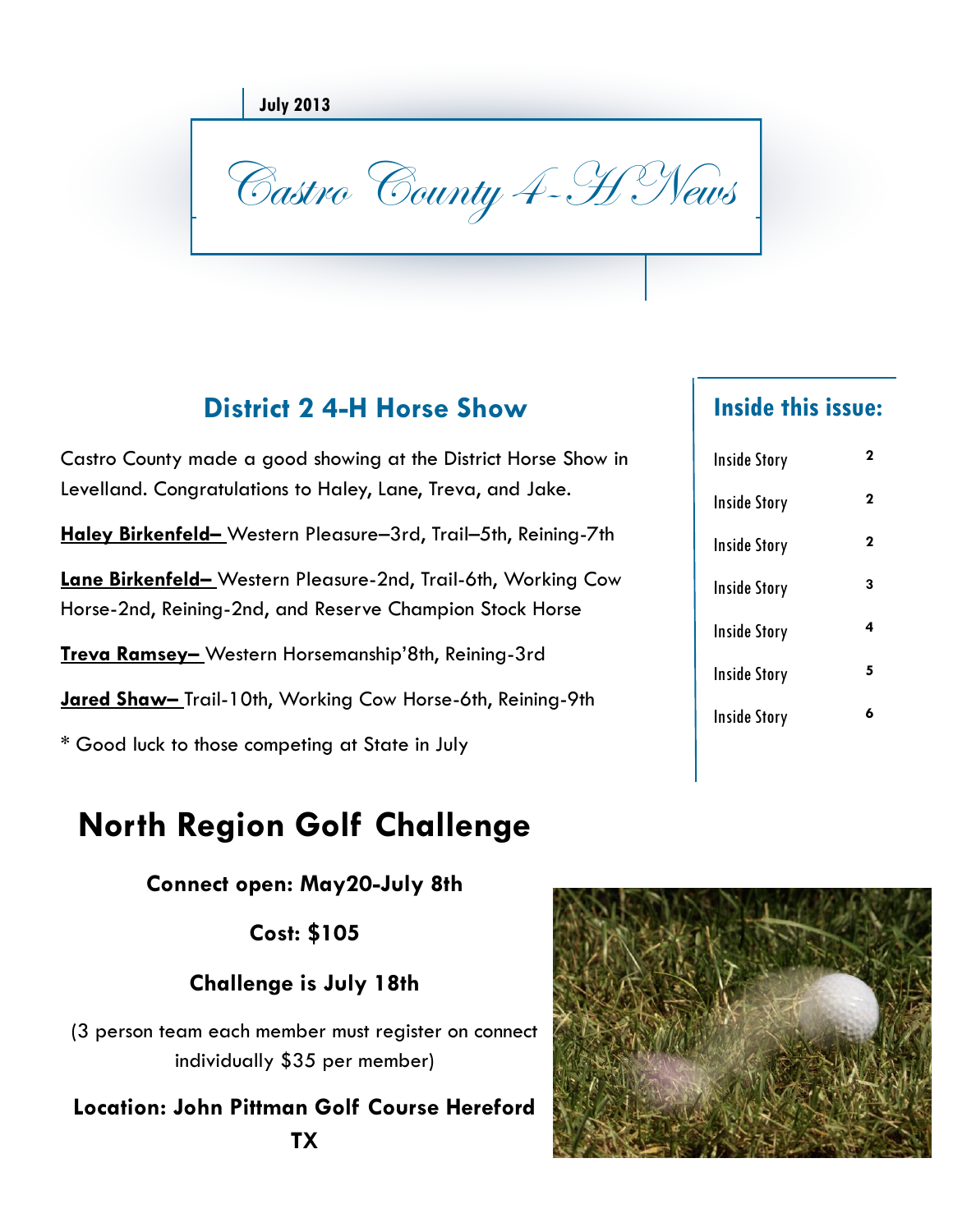# Sew, Craft, Sew

#### July 11th

9am-4pm at the Extension Office

Cost will be \$10 to cover materials.

Come and learn some basics of sewing. Make a few projects and have fun. RSVP by July 5th so that we can ensure enough materials are on hand.

#### Leadership Success Workshop

Tuesday, July 16th, 2013

Beginning at 1pm

The cost is \$15 per 4-H'er

Please RSVP to Felice no later than: Thursday July 11, 2013

At the Ollie Liner Center in Plainview

Sessions will include:

District Council Meeting– All

Officer Duties– All

Leadership Games– All

Welcome to the Real World– Senior

**Robotics** 

Science in the Kitchen

There will also be a Community Service opportunity: Bring Canned Goods for F.I.S.H ( Faith in Sharing house)



*6pm-8pm* 

*Ollie Liner center*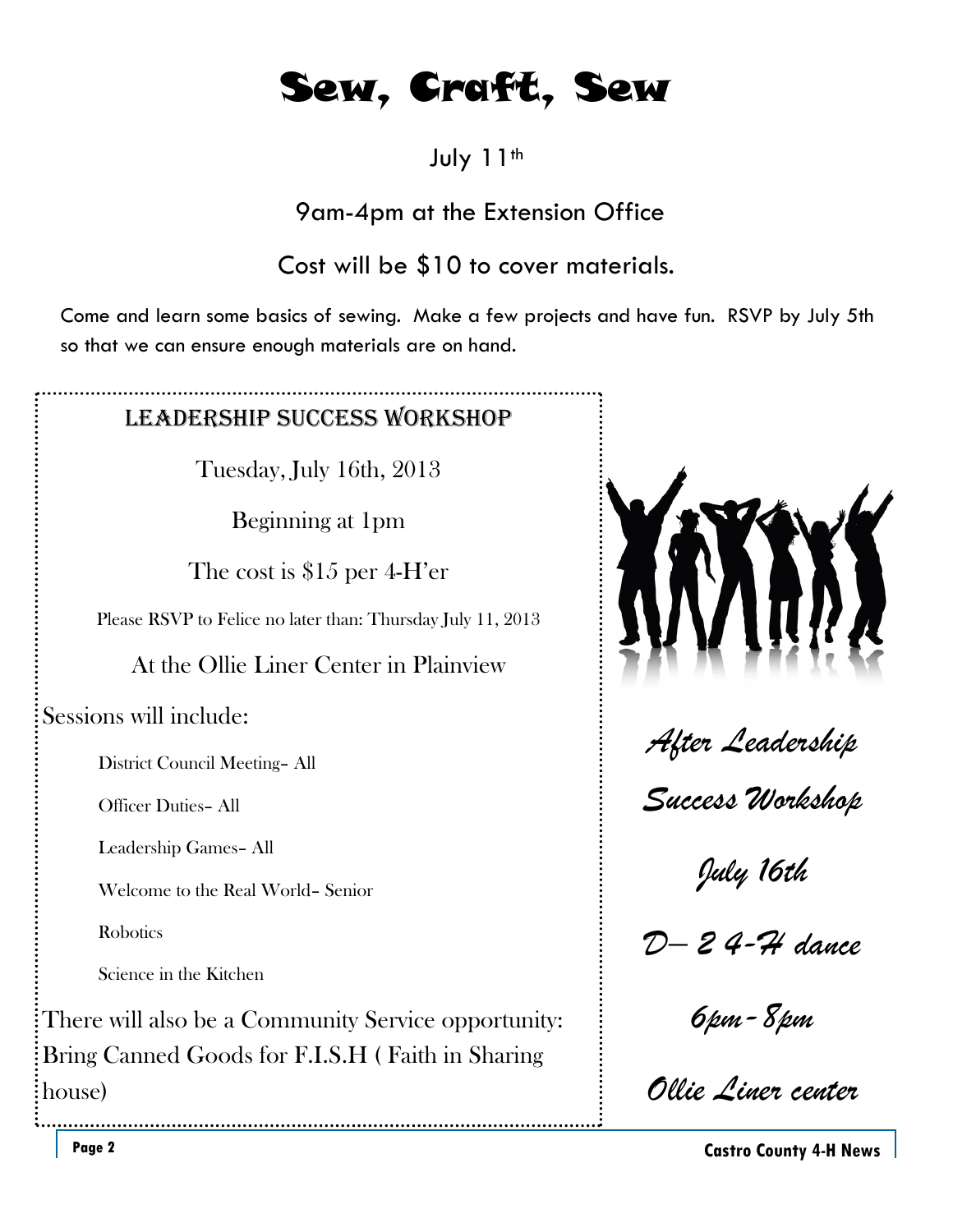# Texas Tech Lamb Clinic

Held in conjunction with the Texas Best Show Series on Saturday July 20 at Texas Tech University

Friday July 19

Texas Tech University, Livestock Arena

Registration deadline Monday July 1st

For more information contact Felice at the

Extension Office

# Awards Banquet

Planning meeting Monday July 8th

4:30pm Nazareth

We need people to plan the Awards Banquet areas to be covered:

**\*Date \* Location \*Time \* Caterer \*Awards \* Script**

If you can't attend this meeting and want to help please call the office

# **Star Award**

#### **Star Award Interviews will be the afternoon of July 29th**

If you are interested in applying and interviewing you must have a completed recordbook and a application (Felice can email it to you or come by the office) and sign up for an interview time

Applications are due July 19th by Noon!!

Bronze star for Juniors

Silver Star for Intermediate

Gold Star for Senior

**(I Dare You Seniors!!)**

#### **Junk Drawer Robotics**

July 26<sup>th</sup>

9am-4pm at the Extension Office

Cost: FREE

Love to build things? Want to learn some fun engineering principles? Want to just have fun and make things with friends? We will have fun all day.

**Bring a sack lunch.** 

Quilting Workshop

Summer series



## 15th 9a-4pm bring sack lunch

(we will need about 4 days we will schedule the other days together during the class)

We will be making a

Chevron quilt!!

You will need:

2 yrds each of 2 coordinating fabrics

3 1/2 yrds fabric for backing

1/2 yrd fabric for binding

2 yards of wide batting

RSVP to Felice by July 12th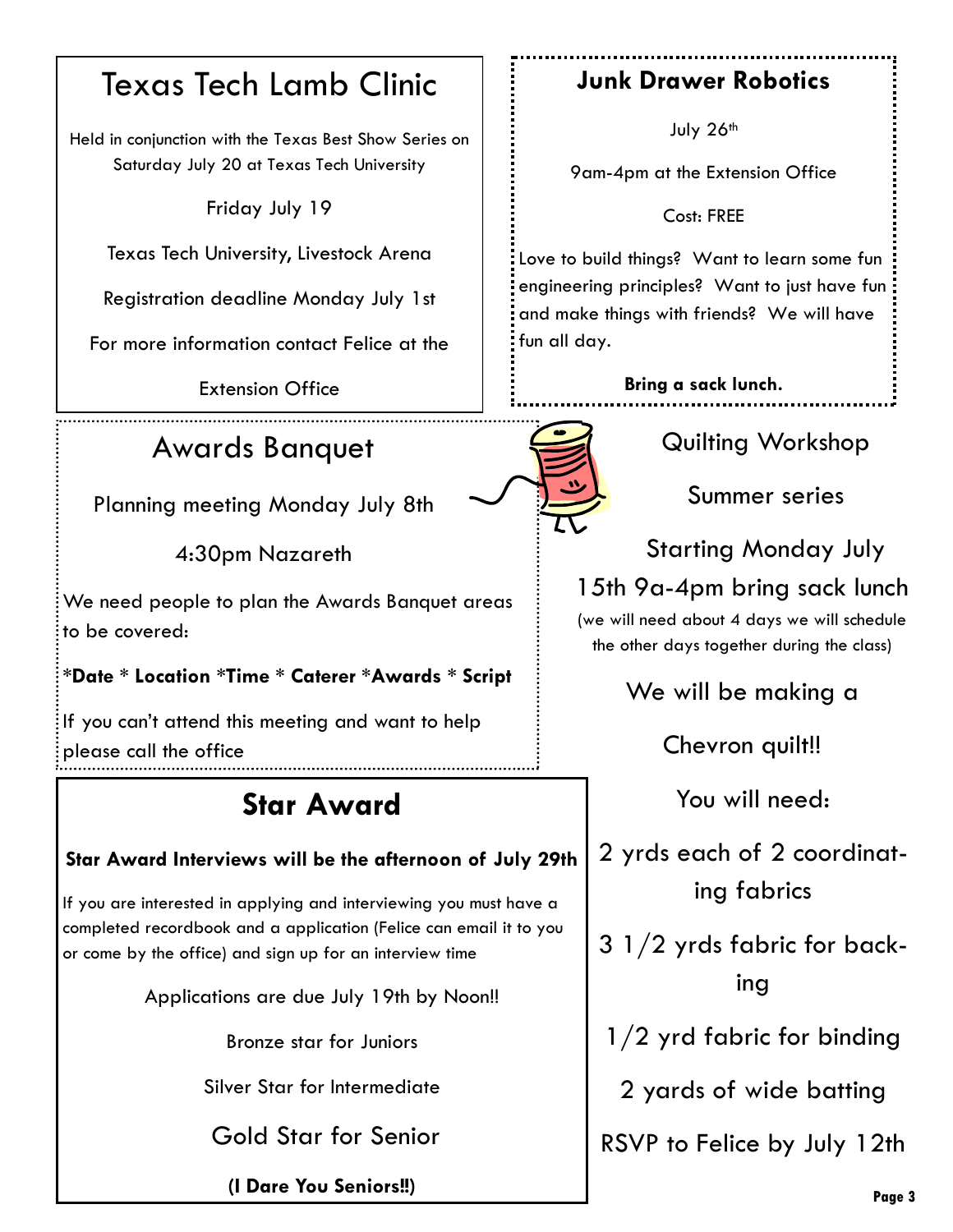# July 2013

| Sun            | <b>Mon</b>                     | <b>Tue</b>                                               | <b>Wed</b>                                   | <b>Thu</b>                           | <b>Fri</b>                             | Sat    |
|----------------|--------------------------------|----------------------------------------------------------|----------------------------------------------|--------------------------------------|----------------------------------------|--------|
|                | $\mathbf{1}$                   | $\overline{2}$                                           | $\overline{3}$                               | $\overline{4}$<br>Office Closed      | $\sqrt{5}$                             | 6      |
| $\overline{7}$ | $\overline{8}$                 | 9                                                        | 10<br>District Record<br><b>Book Judging</b> | 11<br>Sew, Craft,<br>Sew             | 12                                     | 13     |
| 14             | 15                             | 16<br>Quilting Leadership Suc-<br>cess Workshop<br>Dance | 17                                           | 18<br>North Region<br>Golf Challenge | 19<br>TTU Lamb<br>Clinic<br>Quilt Shop | $20\,$ |
| $21$           | $2\sqrt{2}$                    | 23                                                       | 24                                           | 25                                   | 26                                     | 27     |
|                |                                |                                                          | <b>State Horse Show</b>                      |                                      | Robotics                               |        |
| $2\,8$         | 29<br>Star award<br>Interviews | 30                                                       | 31                                           |                                      |                                        |        |